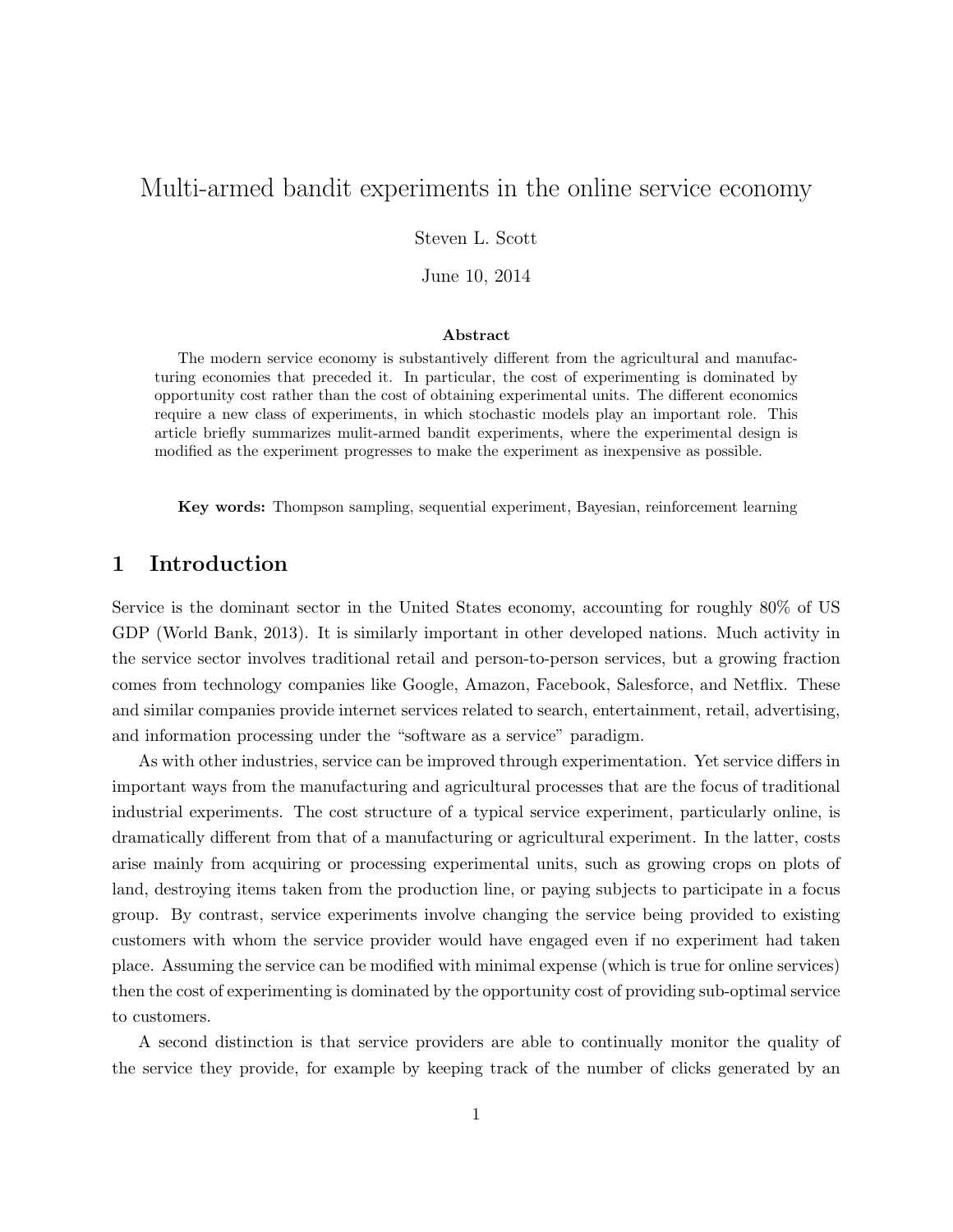advertisement, or the frequency with which a software feature is used. This blurs the line separating the laboratory from the production line, as if the car could be improved after leaving the factory. Online service companies can conduct experiments faster and easier than ever before. Service providers can experiment continuously, perpetually improving different aspects of their offerings [\(Varian,](#page-11-1) [2010\)](#page-11-1). One impediment is that experiments are expensive. A dramatic increase in the frequency and scope of experiments requires a corresponding reduction in cost. Multi-armed bandits are a type of sequential experiment that is naturally aligned with the economics of the service industry. This article is a brief introduction to multi-armed bandit experiments, the "Thompson sampling" heuristic for managing them, and some of the practical considerations that can arise in real world applications. Section [2](#page-1-0) describes multi-armed bandit experiments and reviews some of the techniques that have been developed to implement them. Section [3](#page-3-0) discusses the particular method of Thompson sampling. Section [4](#page-5-0) discusses some of the practical aspects of running a multi-armed bandit experiment in various contexts. Section [5](#page-10-0) concludes.

### <span id="page-1-0"></span>2 Multi-armed bandit experiments

A multi-armed bandit is a sequential experiment where the goal is to produce the largest reward. In the typical setup there are  $K$  actions or "arms." Arm  $a$  is associated with an unknown quantity  $v_a$  giving the "value" of that arm. The goal is to choose the arm providing the greatest value, and to accumulate the greatest total reward in doing so. The name "multi-armed bandit" is an allusion to a row of slot machines (colloquially known as "one armed bandits") with different reward probabilities. The job of the experimenter is to choose the slot machine with the highest probability of a reward.

A more formal description assumes that rewards come from a probability distribution  $f_a(y|\theta)$ , where a indexes the action taken (or arm played), y is the observed reward, and  $\theta$  is a set of unknown parameters to be learned through experimentation. The value  $v_a(\theta)$  is a known function of the unknown  $\theta$ , so if  $\theta$  were observed the optimal arm would be known.

Consider a few examples for concreteness.

- 1. In the slot machine problem (the "binomial bandit") we have  $\theta = (\theta_1, \dots, \theta_K)$ , a vector of success probabilities for K independent binomial models, with  $v_a(\theta) = \theta_a$ .
- 2. In a two-factor experiment for maximizing conversion rates on a web site, suppose the factors are button color (red or blue) and button position (left or right). The experimental configuration can be expressed in terms of two dummy variables  $X_c$  (for button color) and  $X_p$  (for position). Then  $\theta$  might be the set of logistic regression coefficients in the model

<span id="page-1-1"></span>
$$
logit \ Pr(\text{conversion}) = \theta_0 + \theta_1 X_c + \theta_2 X_p + \theta_3 X_c X_p. \tag{1}
$$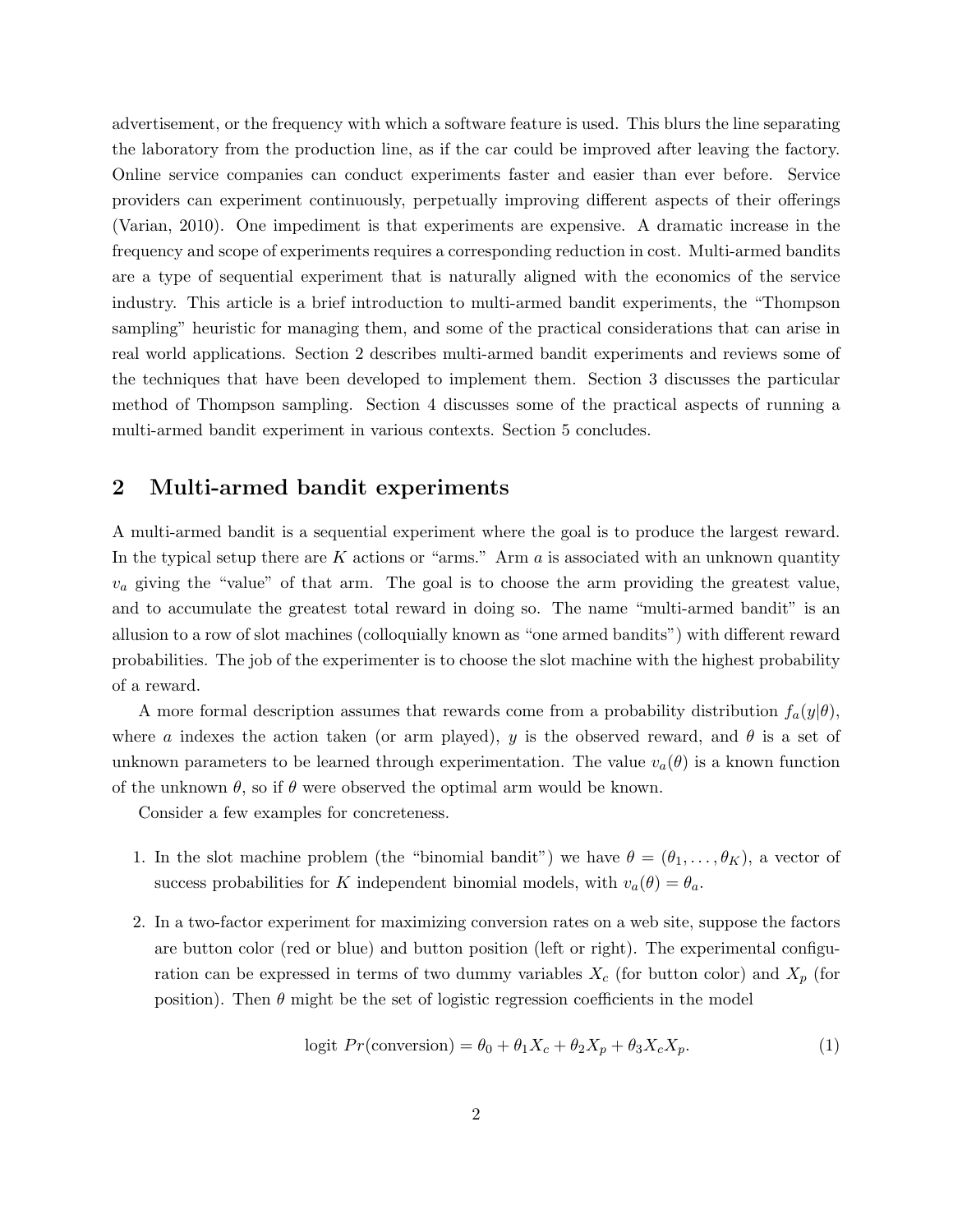The action a is isomorphic to the vector of design variables  $\mathbf{x}_a = (1, X_c, X_p, X_c X_p)$ , with  $v_a(\theta) = \text{logit}^{-1}(\theta^T \mathbf{x}_a).$ 

3. As a final example, one could model "restless bandits" [\(Whittle,](#page-11-2) [1988\)](#page-11-2) by assuming that some or all the coefficients in equation [\(1\)](#page-1-1) were indexed by time in a Gaussian process, such as

<span id="page-2-0"></span>
$$
\theta_{t+1} = \mathcal{N}\left(\theta_t, \Sigma_t\right). \tag{2}
$$

There are many obvious generalizations, such as controlling for background variation (i.e. the "blocking factors" in a traditional experiment) by including them as covariates in equations [\(1\)](#page-1-1) or [\(2\)](#page-2-0), combining information from similar experiments using hierarchical models, or replacing binary rewards with small counts, continuous quantities, or durations.

The multi-armed bandit problem is clearly driven by parameter uncertainty. If  $\theta$  were known then  $v_a(\theta)$  would be known as well, and the optimal action would be clear. It is tempting to find an "optimal" point estimate  $\hat{\theta}$  and take the corresponding implied action  $\hat{a} = \arg \max_a v_a(\hat{\theta})$ . This is known as the "greedy strategy," which has been well documented to underperform [\(Sutton](#page-11-3) [and Barto,](#page-11-3) [1998\)](#page-11-3). The problem with the greedy strategy is that estimation error in  $\theta$  can lead to an incorrect choice of  $\hat{a}$ . Always acting according to  $\hat{a}$  limits opportunities to learn that other arms are superior. To beat the greedy strategy, one must sometimes take different actions than those implied by  $\hat{\theta}$ . That is, one must experiment with some fraction of observations. The tension between following the (apparently) optimal  $\hat{\theta}$ , and experimenting in case  $\hat{\theta}$  is wrong is known as the "explore/exploit trade off." It is the defining characteristic of the multi-armed bandit problem. Bandits have a long and colorful history. [Whittle](#page-11-4) [\(1979\)](#page-11-4) famously quipped that

... [the bandit problem] was formulated during the [second world] war, and efforts to solve it so sapped the energies and minds of Allied analysts that the suggestion was made

that the problem be dropped over Germany, as the ultimate instrument of intellectual sabotage.

Many authors attribute the problem to [Robbins](#page-11-5) [\(1952\)](#page-11-5), but it dates back at least to [Thompson](#page-11-6) [\(1933\)](#page-11-6). For very simple reward distributions such as the binomial, [Gittins](#page-11-7) [\(1979\)](#page-11-7) developed an "index policy" that produces an optimal solution under geometric discounting of future rewards. The Gittins index remains the method of choice for some authors today (e.g. [Hauser](#page-11-8) *et al.*, [2009\)](#page-11-8). Obtaining optimal strategies for more complex reward distributions such as [\(1\)](#page-1-1) and [\(2\)](#page-2-0) is sufficiently difficult that heuristics are typically used in practice. [Sutton and Barto](#page-11-3) [\(1998\)](#page-11-3) describe several popular heuristics such as  $\epsilon$ -greedy,  $\epsilon$ -decreasing, and softmax methods. All of these require arbitrary tuning parameters that can lead to inefficiencies. Auer [et al.](#page-10-1) [\(2002\)](#page-10-1) developed a popular heuristic in which one selects the arm with the largest upper confidence bound (UCB) of  $v_a(\theta)$ . For independent rewards with no shared parameters, the UCB algorithm was shown to satisfy the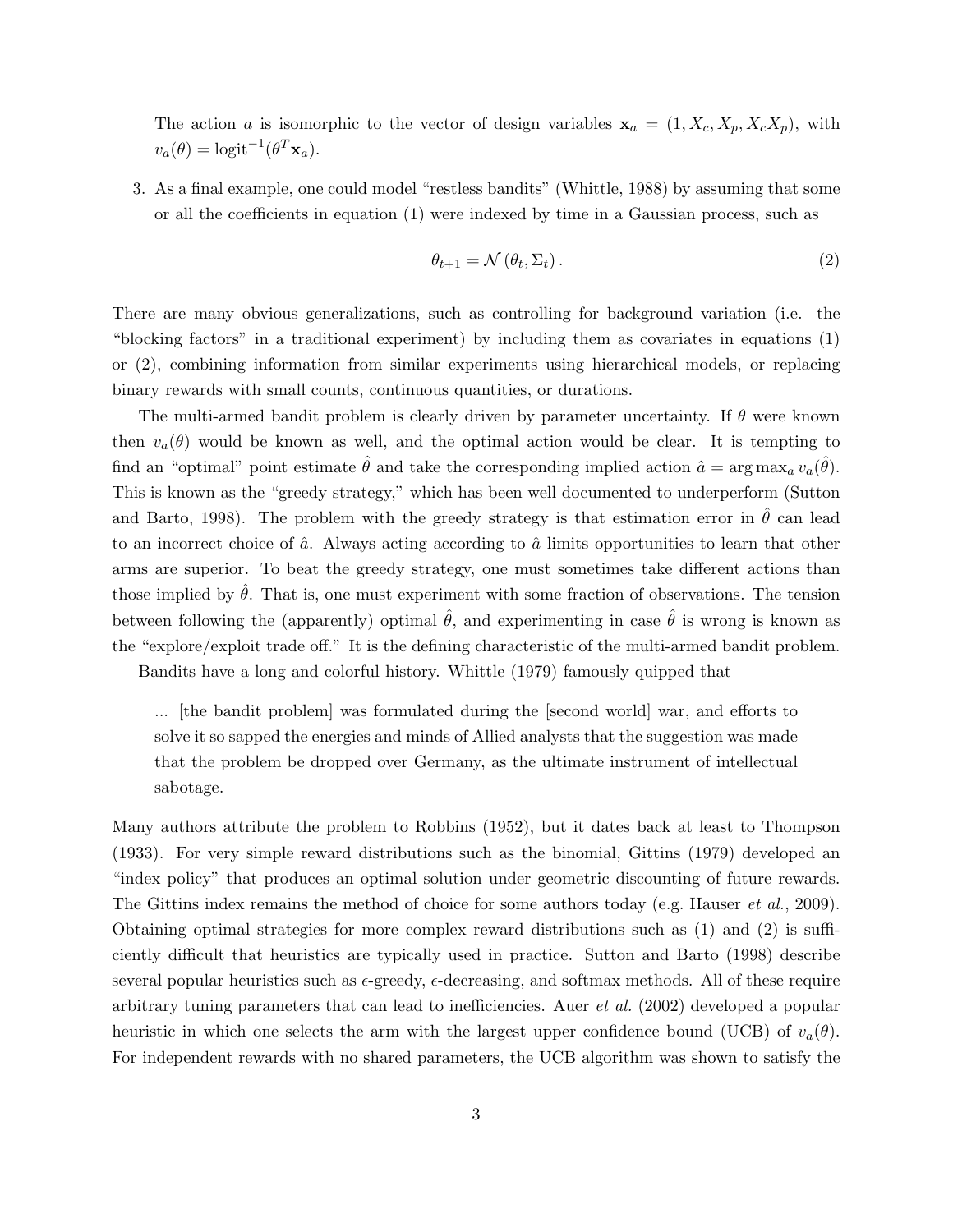optimal rate of exploration discovered by [Lai and Robbins](#page-11-9) [\(1985\)](#page-11-9). [Agarwal](#page-10-2) et al. [\(2009\)](#page-10-2) used UCB to optimize articles shown on the main Yahoo! web page. More recently, attention has been given to a technique known as Thompson sampling. [Chapelle and Li](#page-11-10) [\(2011\)](#page-11-10) produced simulations showing that Thompson sampling had superior regret performance relative to UCB. See [Scott](#page-11-11) [\(2010\)](#page-11-11) for comparisons to older heuristics. Thompson sampling is the method used in the remainder of this article.

### <span id="page-3-0"></span>3 Thompson sampling

Thompson sampling [\(Thompson,](#page-11-6) [1933\)](#page-11-6) is a heuristic for managing the explore/exploit trade-off in a multi-armed bandit problem. Let  $y_t$  denote the set of data observed up to time t, and define

$$
w_{at} = Pr(a \text{ is optimal}|\mathbf{y}_t)
$$
  
=  $\int I(a = \arg \max v_a(\theta)) p(\theta|\mathbf{y}_t) d\theta.$  (3)

The Thompson heuristic assigns the observation at time  $t + 1$  to arm a with probability  $w_{at}$ . One can easily compute  $w_{at}$  from a Monte Carlo sample  $\theta^{(1)}, \ldots, \theta^{(G)}$  simulated from  $p(\theta|\mathbf{y}_t)$  using

$$
w_{at} \approx \frac{1}{G} \sum_{g=1}^{G} I(a = \arg \max v_a(\theta^{(g)})).
$$
\n(4)

Notice that the algorithm where one first computes  $w_{at}$  and then generates from the discrete distribution  $w_{1t}, \ldots, w_{Kt}$  is equivalent to selecting a single  $\theta_t \sim p(\theta | \mathbf{y}_t)$  and selecting the a that maximizes  $v_a(\theta_t)$ . Thus Thompson sampling can be implemented using a single draw from  $p(\theta|\mathbf{y})$ , although computing  $w_{at}$  explicitly yields other useful statistics such as those described in Section [3.1.](#page-4-0)

The Thompson heuristic strikes an attractive balance between simplicity, generality, and performance. Perhaps most importantly, it is easy to understand. If arm  $a$  has a 23% chance of being the best arm then it has a 23% chance of attracting the next observation. This statement obscures technical details about how the 23% is to be calculated, or why the two probabilities should match, but it contains an element of "obviousness" that many people find easy to accept. If desired, tuning parameters can be introduced into Thompson sampling. For example one could assign observations with probability proportional to  $w_{at}^{\gamma}$ . Setting  $\gamma$  < 1 makes the bandit less aggressive, increasing exploration. Setting  $\gamma > 1$  make the bandit more aggressive. Of course, exploration can also be encouraged by introducing a more flexible reward distribution, for example replacing the binomial with the beta-binomial. Section [4](#page-5-0) discusses reward distributions that can be used for controlling exploration, which can be more effective than tuning parameters. Modifying the reward distribution to slow convergence highlights a second feature of Thompson sampling, which is that it can be applied generally. The only requirement is the ability to simulate  $\theta$  from  $p(\theta|\mathbf{y}_t)$ , which can be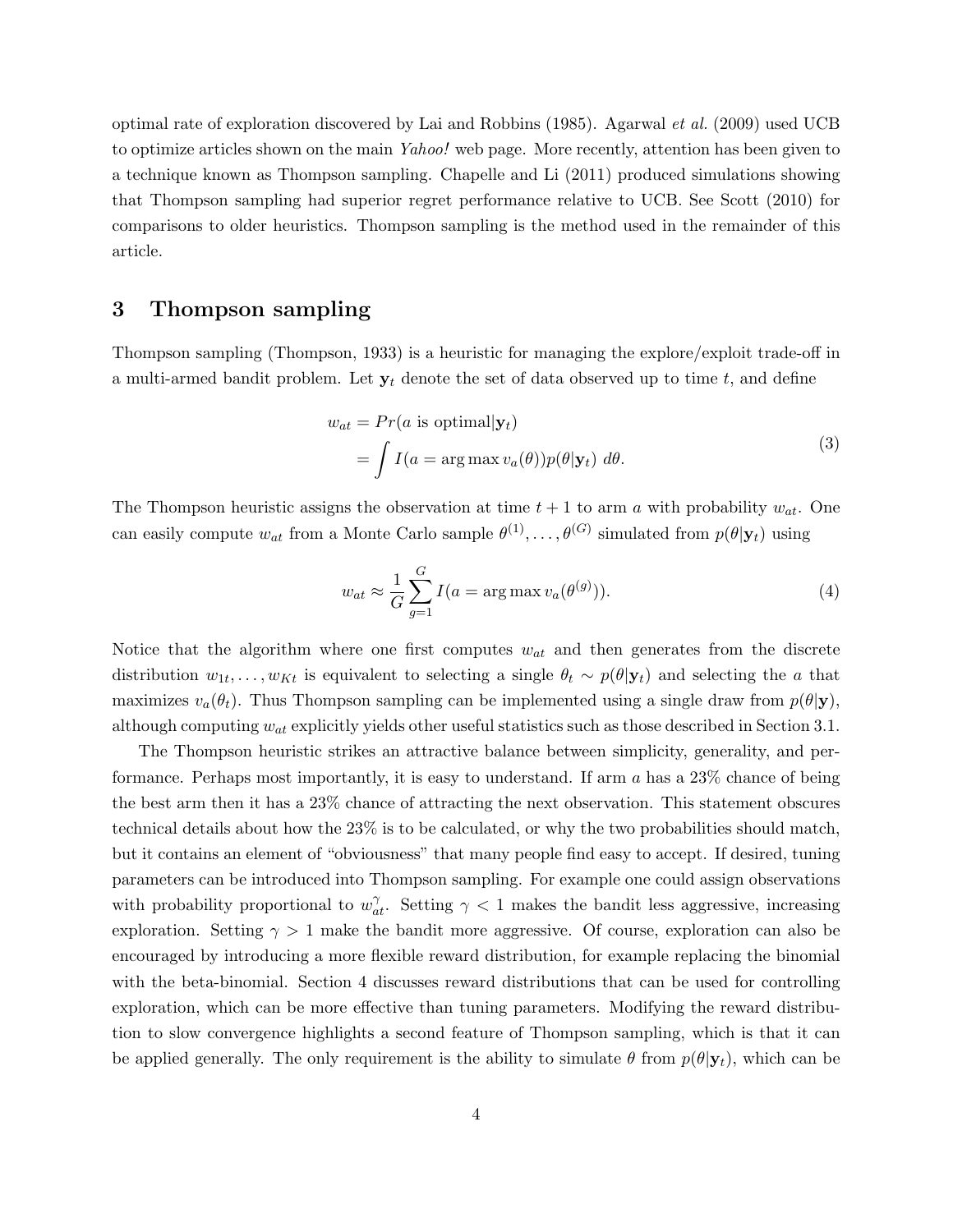done using standard Bayesian methods for a very wide class of reward distributions.

Thompson sampling handles exploration gracefully. Let  $a_t^* = \arg \max_a w_{at}$  denote the arm with the highest optimality probability given data to time  $t$ . The fraction of data devoted to exploration at time  $t+1$  is  $1-w_{a_t^*t}$ , which gradually diminishes as the experiment evolves. Thompson sampling not only manages the overall fraction of exploration, it manages exploration at the level of individual arms. Clearly inferior arms are explored less frequently than arms which might be optimal, which has two beneficial implications. First, it improves the economic performance of the experiment and offers customers who would have been assigned to inferior arms a better experience. Second, it produces greater sample sizes among arms near the top of the value scale, which helps distinguish the best arms from the merely good ones. Thompson sampling tends to shorten experiments while simultaneously making them less expensive to run for longer durations.

The randomization in Thompson sampling is an often overlooked advantage. In practice, online experiments can involve many (hundreds or thousands) of visits to a web site before updating can take place. It is generally preferable to update as soon as possible, but updates may be delayed for technical reasons. For example, the system that logs the results of site visits might be different from the system that determines which version of the site should be seen. It can take some time (several minutes, hours, or perhaps a day) to collect logs from one system for processing in another, and during that time a high-traffic site might attract many visitors. Thompson sampling randomly spreads observations across arms in proportion to  $w_{at}$  while waiting for updates. Non-randomized algorithms pick a single arm, making the same "bet" for each experimental unit, which substantially increases the variance of the rewards. (Rewards are great if you bet on the right arm, and terrible if you bet on the wrong one.) Randomization also offers a source of pure variation that can help ensure causal validity.

Although Thompson sampling does not explicitly optimize a specific criterion, there are mathematical and empirical results showing that it tends to beat other heuristics. [Chapelle and Li](#page-11-10) [\(2011\)](#page-11-10) produced a highly cited simulation study showing that Thompson sampling outperformed UCB in the case of the binomial bandit. May  $et al. (2012)$  $et al. (2012)$  $et al. (2012)$  showed that Thompson sampling is a consistent estimator of the optimal arm, and over the life of the experiment "almost all" (in a probabilistic sense) of the time is spent on the optimal arm. [Kaufmann](#page-11-13) et al. [\(2012\)](#page-11-13) showed that Thompson sampling for the binomial bandit satisfies the [Lai and Robbins](#page-11-9) [\(1985\)](#page-11-9) optimal bound. [Bubeck and](#page-10-3) [Liu](#page-10-3) [\(2013a,](#page-10-3)[b\)](#page-11-14) have established regret bounds for Thompson sampling in the case of independent arms with rewards in [0, 1].

#### <span id="page-4-0"></span>3.1 Using regret to end experiments

The methods used to compute  $w_{at}$  for Thompson sampling can also produce a reasonable method of deciding when experiments should end. Let  $\theta_0$  denote the true value of  $\theta$  and let  $a^*$  =  $\arg \max_a v_a(\theta_0)$  denote the arm that is truly optimal. The regret from ending the experiment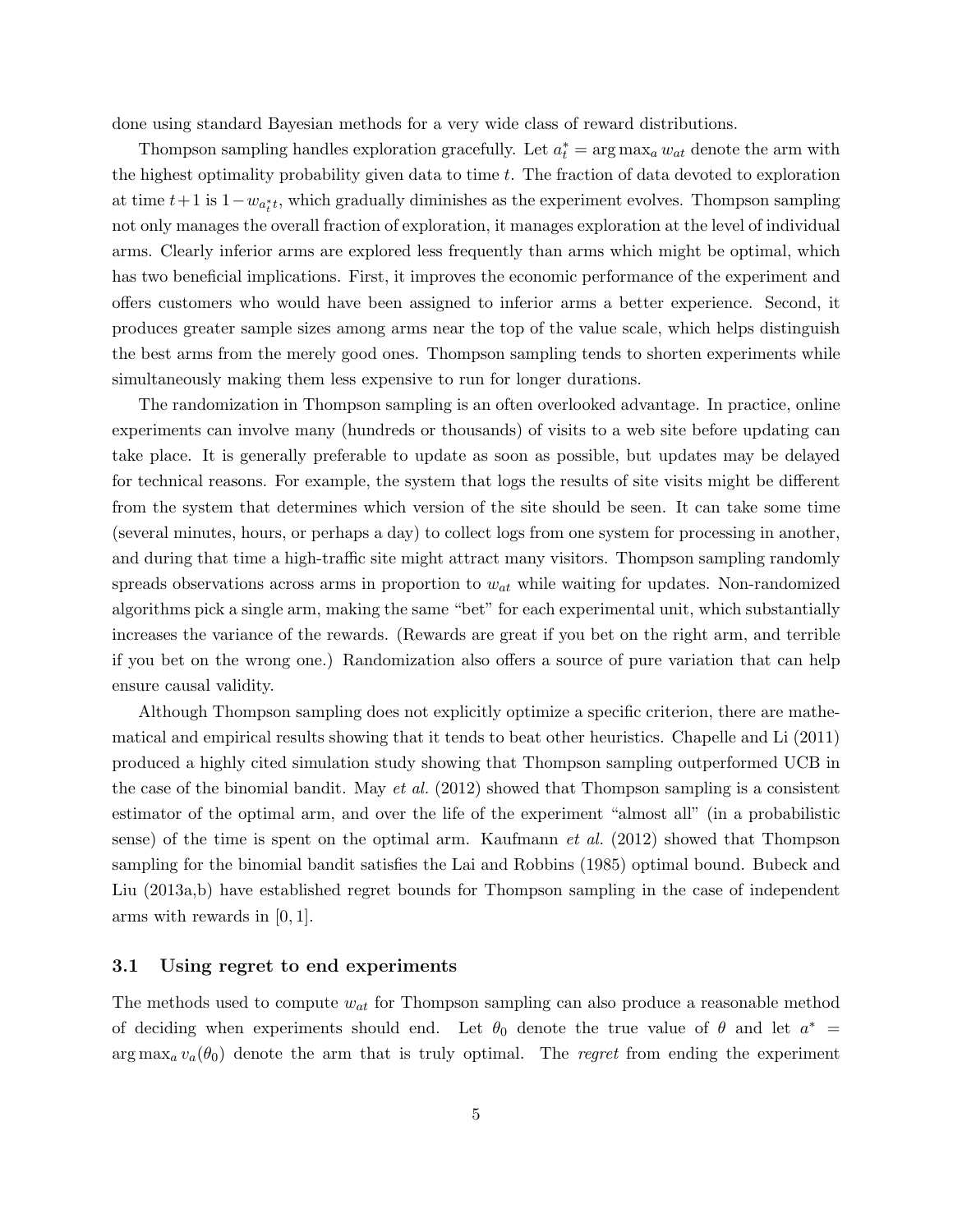at time t is  $v_{a^*}(\theta_0) - v_{a^*_{t}}(\theta_0)$ , which is the value difference between the truly optimal arm and the arm that is apparently optimal at time  $t$ . In practice regret is unobservable, but we can compute its posterior distribution. Let  $v_*(\theta^{(g)}) = \max_a v_a(\theta^{(g)})$  where  $\theta^{(g)}$  is a draw from  $p(\theta|\mathbf{y}_t)$ . Then

$$
r^{(g)} = v_* (\theta^{(g)}) - v_{a_t^*} (\theta^{(g)})
$$

is a draw from posterior distribution of regret. Note the distinction:  $v_*(\theta^{(g)})$  is the maximum value available within Monte Carlo draw g, while  $v_{a<sub>i</sub><sup>*</sup>}( \theta^{(g)})$  is the value (again in draw g) for the arm deemed best across all Monte Carlo draws. Their difference is often 0, but is sometimes positive.

For communication purposes, it is helpful that the units of regret are the units of value (e.g. dollars, clicks, or conversions). The distribution of regret can be summarized by an upper quantile, such as the 95th percentile, to give the "potential value remaining" (PVR) in the experiment. PVR is the value per play that might be lost if the experiment ended at time t. Because businesses experiment in the hope of finding an arm that provides greater value, a sensible criterion for ending the experiment is when PVR falls below a threshold of practical significance.

In addition to dealing directly with the question at hand, the PVR statistic handles ties gracefully. If there are many arms in the experiment there can be several that give essentially equal performance. This could easily happen in a multi-factor experiment where one factor was irrelevant. Experiments ended by the PVR criterion naturally produce two sets of arms: one that is clearly inferior, and a second containing arms that are nearly equivalent to one another. Any arm from the set of potential winners can be chosen going forward. If desired, one may use  $w_{at}$  as a guide for choosing among the potential winners, but subjective preference (e.g. for an existing version) may be used as well.

Note that regret can also be defined as a percentage change from the current apparently optimal arm, so that draws from the posterior are given by

<span id="page-5-1"></span>
$$
\rho^{(g)} = \frac{v_*(\theta^{(g)}) - v_{a_t^*}(\theta^{(g)})}{v_{a_t^*}(\theta^{(g)})},\tag{5}
$$

which is unit-free. If the experimenter is unwilling to specify a definition of "practical significance," then an experimental framework can use an arbitrary operating definition such as  $\rho < .01$ .

## <span id="page-5-0"></span>4 Practical applications of Thompson sampling

This Section discusses some of the practicalities associated with implementing Thompson sampling in applied problems. It begins with a simulation study showing the gains from Thompson sampling relative to traditional experiments, before turning to a set of useful generalizations.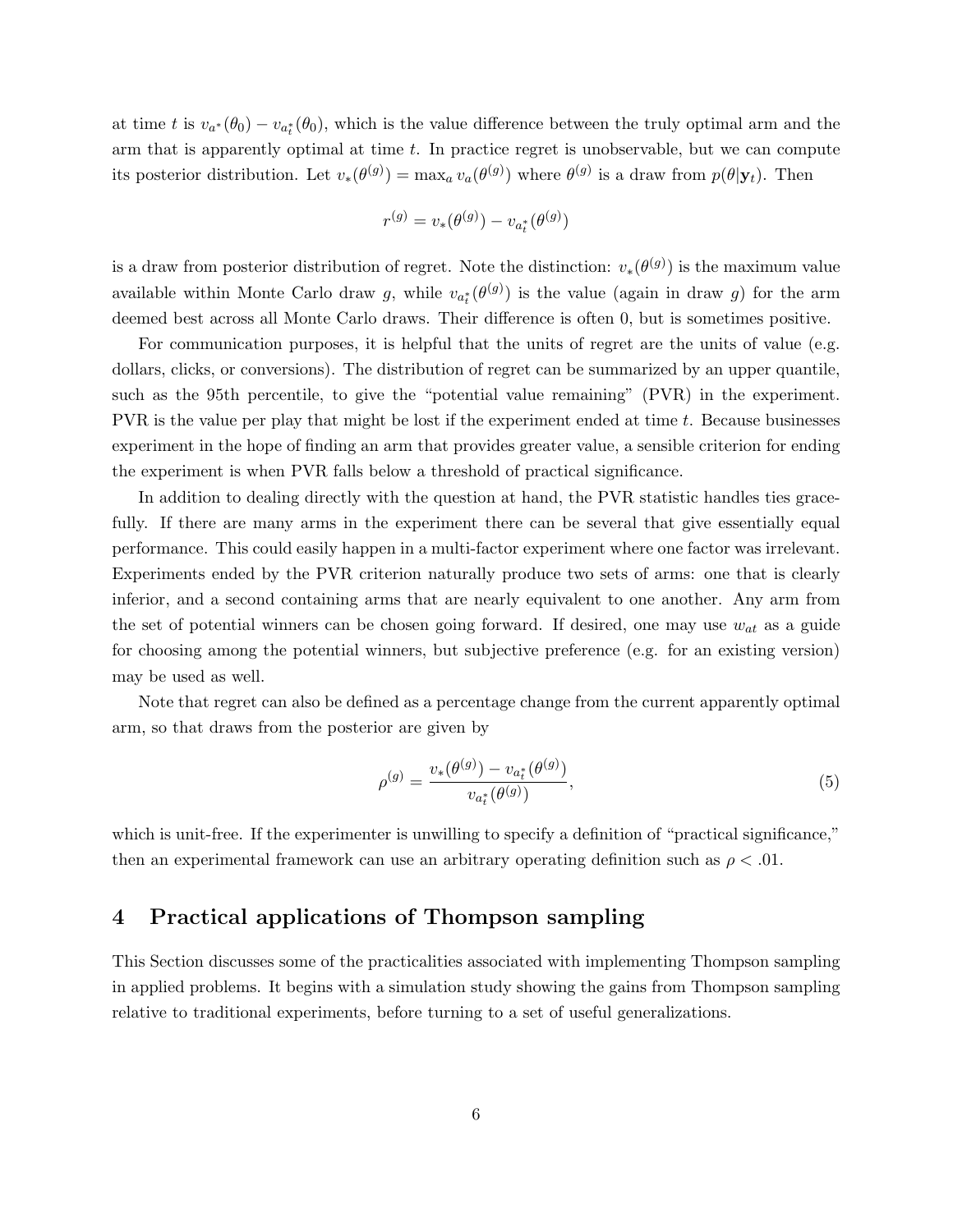

<span id="page-6-1"></span>Figure 1: (a) Histogram of the number of observations required in 100 runs of the binomial bandit described in Section [4.1.](#page-6-0) (b) The number of conversions lost during the experiment period. The vertical lines show the number of lost conversions under the traditional experiment with 95% (solid), 50% (dashed), and 84% (dotted) power.

#### <span id="page-6-0"></span>4.1 A/B Testing

Among internet companies, the term "A/B testing" describes an experiment comparing a list of alternatives along a single dimension, which statisticians would call the "one way layout". An A/B test often involves only two alternatives, but the term is sometimes sloppily applied to experiments with multiple alternatives. A canonical example of  $A/B$  testing is website optimization, where multiple versions of a web site are constructed, traffic is randomly assigned to the different versions, and counts of conversions are monitored to determine which version of the site performs the best. A "conversion" is an action designated by the site owner as defining a successful visit, such as making a purchase, visiting a particular section of the site, or signing up for a newsletter.

Consider two versions of a web site that produce conversions according to independent binomial distributions. Version A produces a conversion  $0.1\%$  of the time ( $p = .001$ ) and version B produces conversions 0.11% of the time ( $p = .0011$ ). To detect this difference using a traditional experiment with 95% power under a one-sided alternative we would need roughly 4.5 million observations (2,270,268 in each arm). If we decreased the power to .5 we would need slightly more than 1.1 million  $(567,568 \text{ in each arm})$ . The regret for each observation assigned to version A is  $.0011-.001 = .0001$ , so for every 10,000 observations assigned to version A we lose one conversion.

Figure [1](#page-6-1) shows the results from simulating the multi-armed bandit process 100 times under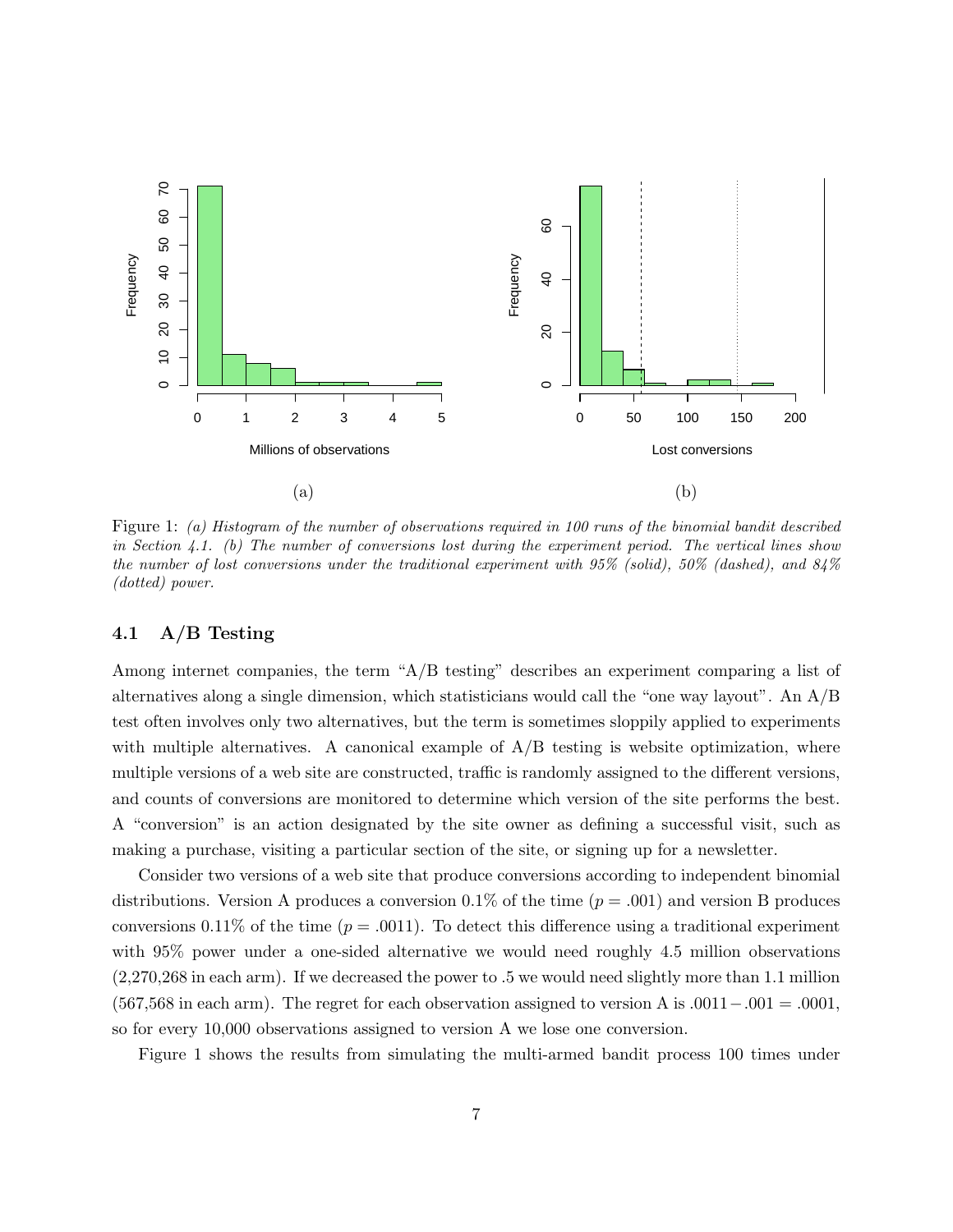the conditions described above. Each simulation assumes the site receives 100 visits per day. The true success probabilities are held constant across all simulation runs. Observations are assigned to arms according to the Thompson procedure with updates occurring once per day (so there are 100 observations per update). Each simulated experiment was ended when the potential value remaining statistic in equation [\(5\)](#page-5-1) fell below  $\rho = 1\%$ . The simulation found the correct version in 84 out of 100 runs. Figure  $1(a)$  $1(a)$  shows that the number of observations required to end the experiment is highly variable, but substantially less than the numbers obtained from the power calculations for the traditional experiments. Figure [1\(](#page-6-1)b) compares the number of lost conversions, relative to the optimal policy of always showing version B, for the bandit and for the traditional experiments with power .5, .84 (the realized power of this simulation), and .95. Roughly 2/3 of the simulation runs resulted in single digits of lost conversions compared to hundreds of lost conversions for the traditional experiment with comparable power. Given that this artificial "site" generates about 1 conversion every 10 days, 100 conversions is a staggering difference. The savings are partly due to shorter experiment times, and partly due to the experiments being less expensive while they are run. Both factors are important. Under the 95% power calculation the experiment would take roughly 125 "years," while 29 of 100 bandit simulations finished within one "year". Both are impractically long, but the bandit offers at least some chance of completing the experiment.

Detecting small differences is a hard problem, made harder when the baseline probabilities are small as well. [Scott](#page-11-15) [\(2012\)](#page-11-15) gives similar results for an easier setting with true success rates of 4% and 5%, and for settings with multiple arms. When there is a difference to be found, the multi-armed bandit approach is dramatically more efficient at finding the best arm than traditional statistical experiments, and its advantage increases as the number of arms grows [\(Berry,](#page-10-4) [2011\)](#page-10-4).

#### 4.2 Contextual information

The multi-armed bandit can be sensitive to the assumed model for the rewards distribution. The binomial model assumes all observations are independent with the same success probability. In practice this assumption can fail if different arms are exposed to sub-populations with different performance characteristics at different times. For companies with an international web presence this can appear as a temporal effect as Asian, European, and American markets become active during different times of the day. It can also happen that people browse in different modes on different days of the week, for example by researching an expensive purchase during lunch hours at work but buying on the weekends.

Now suppose an experiment has two arms, A and B. Arm A is slightly better during the week when people browse but tend not to buy. Arm B is much better during the weekend, when people buy. With enough traffic it is possible for the binomial model to conclude that A is the superior arm prior to seeing any weekend traffic. This is a possibility regardless of whether the experiment is run as a bandit or as a traditional experiment, but the bandit experiment is more susceptible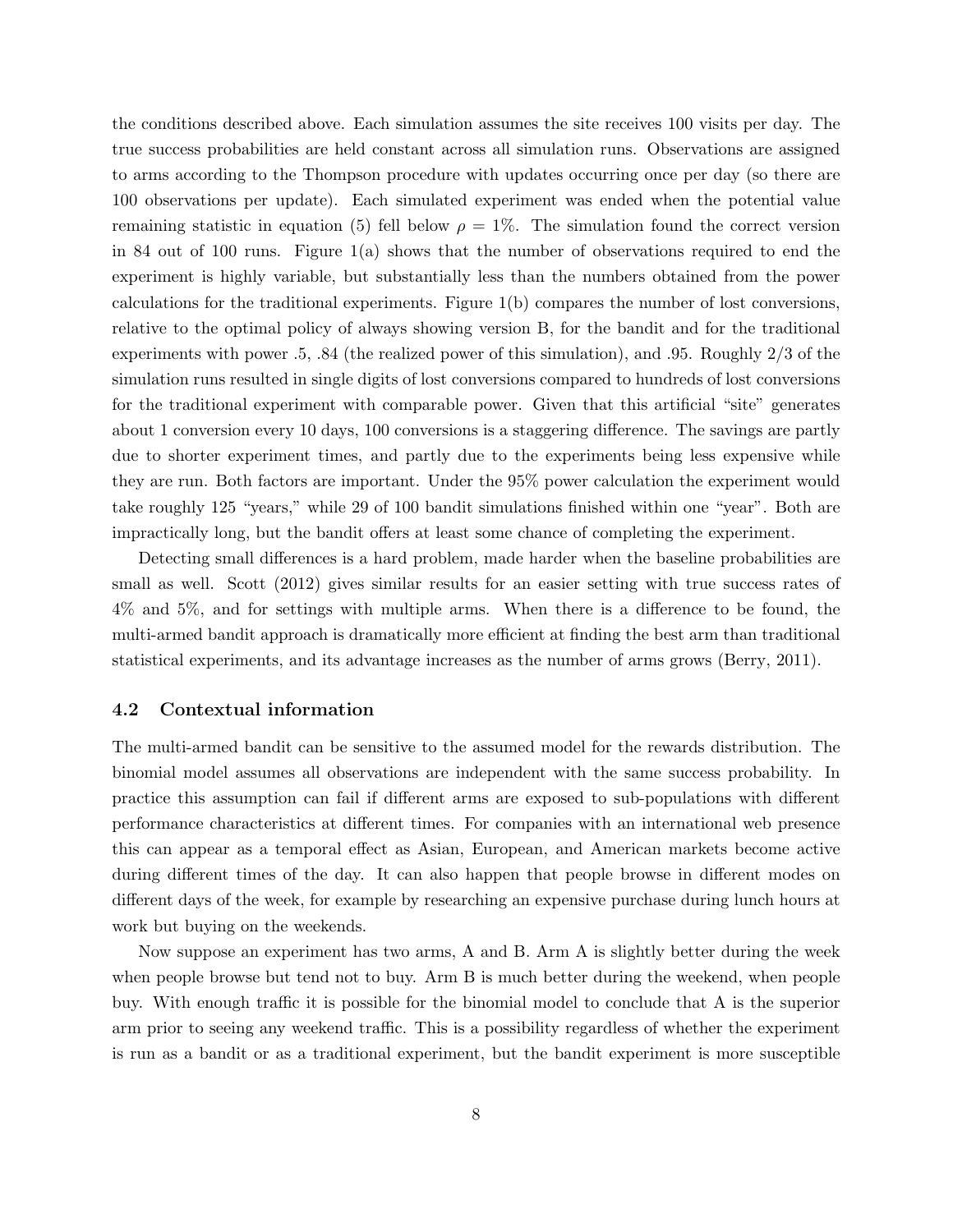because it will be run for a shorter period of time.

There are two methods that can be used to guard against the possibility of being misled by distinct sub-populations. If the specific sub-populations are known in advance, or if a proxy for them such as the geographically induced temporal patterns is known, then the binomial model can be modified to a logistic regression

<span id="page-8-0"></span>
$$
logit(p_{a|\mathbf{x}}) = \beta_{0a} + \beta^T \mathbf{x}
$$
\n(6)

where **x** is a set of variables describing the context of the observation,  $p_{a|x}$  is the success probability if arm a is played during context  $x$ ,  $\beta_{0a}$  is an arm specific coefficient (with one arm's coefficient set to zero), and  $\beta$  is a set of coefficients for the contextual data to be learned as part of the model. The value function may be taken to be  $v_a(\theta) = \text{logit}^{-1}(\beta_{0a})$ .

If the important contexts are unknown then one may choose to assume that contexts occur as random draws from a distribution of contexts, such as in the beta-binomial hierarchical model,

$$
\theta_{at} \sim Be(\alpha_a, \beta_a)
$$
  
\n
$$
y_t|a \sim Bin(\theta_{at}).
$$
\n(7)

<span id="page-8-1"></span>The model parameters here are  $\theta = {\alpha_a, \beta_a : a = 1, 2, ..., K}$ , with value function  $v_a(\theta) = \alpha_a/\beta_a$ .

Model  $(6)$  will give less "credit" to an arm that produces a conversion inside a context where conversions are plentiful, and more in contexts where conversions are rare. Model [\(7\)](#page-8-1) will continue exploring for several update periods, even if arm  $a$  is dominant in the early periods, to guard against the possibility that the advantage in the early periods was simply the result of random variation at the  $\theta_{at}$  level.

#### 4.3 Personalization

The models in equations [\(6\)](#page-8-0) and [\(7\)](#page-8-1) purposefully omit interactions between contextual variables and experimental factors because they are intended for situations where the experimental goal is to find a global optimum. Interactions between contextual and design variables allow for the possibility that the optimal arm may differ by context. For example, one version of a page may perform better in Asia while another performs better in Europe. Depending on the granularity of the contextual data available this approach may be used to personalize results down to the individual level. Similar approaches, though not necessarily using Thompson sampling, are being used in the context of personalized medicine [\(Chakraborty and Moodie,](#page-11-16) [2013\)](#page-11-16).

#### 4.4 Multivariate testing

Internet companies use the term "multivariate testing" to describe an experiment with more than one experimental factor. Statisticians would call this the "multi-way layout" or simply a "designed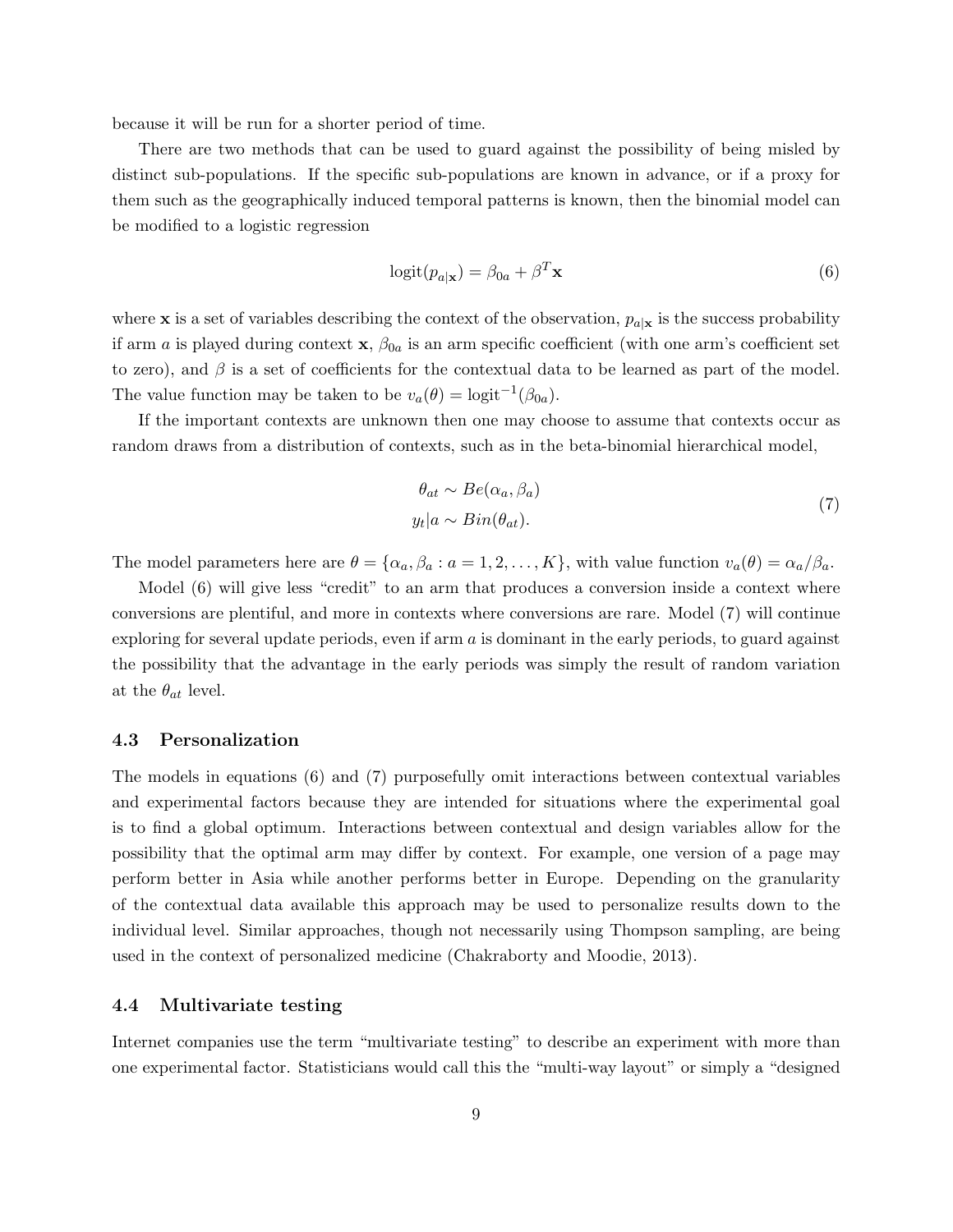experiment." [Scott](#page-11-11) [\(2010\)](#page-11-11) showed how a multi-factor experiment can be handled using Thompson sampling with a probit regression model analogous to equation [\(1\)](#page-1-1).

Fractional factorial designs (e.g. [Box, Hunter, and Hunter,](#page-10-5) [2005\)](#page-10-5) are a fundamental tool for handling traditional multi-factor experiments. Fractional factorial designs work by finding a minimal set of design points (i.e. rows in a design matrix) that allow a pre-specified set of main effects and interactions to be estimated in a linear regression. The equivalent for a multi-armed bandit experiment is to specify a set of main effects and interactions to be estimated as part of the reward distribution. Spike and slab priors can be used to select which interactions to include [\(Box and](#page-10-6) [Meyer,](#page-10-6) [1993\)](#page-10-6).

In a manufacturing experiment, each distinct configuration of experimental units involves changing the manufacturing process, which is potentially expensive. Thus, having a design matrix with a minimal number of unique rows is an important aspect of traditional fractional factorial experiments. In an online service experiment different configurations can be generated programmatically, so it is theoretically possible to randomize over all potential combinations of experimental factors. The restricted model helps the bandit because there are fewer parameters to learn, but the constraint of minimizing the number of design points is no longer necessary.

#### 4.5 Large numbers of arms

Many online experiments involve online catalogs that are too large to implement Thompson sampling as described above. For example, when showing ads for commodity consumer electronics products (e.g. "digital camera") the number of potential products that could be shown is effectively infinite. With infinitely many arms, attempting to find the best arm is hopeless. Instead, the decision problem becomes whether or not you can improve on the arms that have already been seen. This problem has been studied by [Berry](#page-10-7) et al. [\(1997\)](#page-10-7), among others.

One approach to the problem is as follows. Consider the infinite binomial bandit problem, and assume that the arm-specific success probabilities independently follow  $\theta_a \sim Be(\alpha, \beta)$ . Suppose  $K_t$  arms have been observed at time t. One can proceed by imagining a  $K_t + 1$  armed bandit problem, where success probabilities for  $K_t$  of the arms are determined as in Section [4.1,](#page-6-0) but success probabilities for the "other arm" are sampled from the prior. If the "other arm" is selected by the Thompson heuristic then sample an as-yet unseen arm from the catalog.

A similar hierarchical modeling solution can be applied to context-dependent or multivariate problems by assuming the coefficients of the design variables with many levels are drawn from a common distribution, such as a Gaussian or t. The amount of exploration can be increased by increasing the number of draws from the prior at each stage.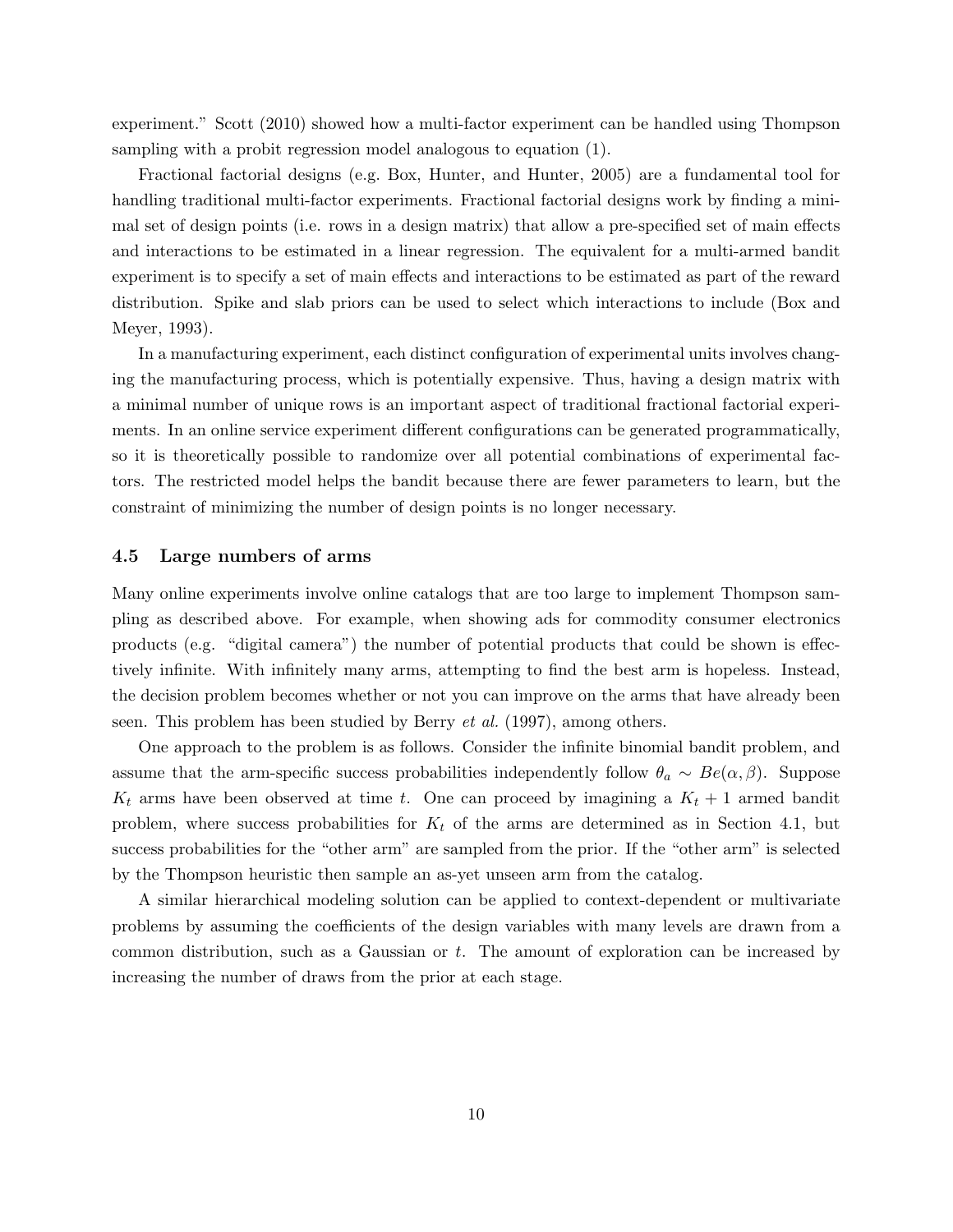## <span id="page-10-0"></span>5 Conclusion

Multi-armed bandit experiments can be a substantially more efficient optimization method than traditional statistical experiments. The Thompson sampling heuristic for implementing multiarmed bandit experiments is simple enough to allow flexible reward distributions that can handle the kinds of issues that arise in real applications.

Business and science have different needs. Traditional experiments were created to address uncertainty in scientific problems, which is a naturally conservative enterprise. Business decisions tend to be more tactical than scientific ones, and there is a greater cost to inaction. The two business sectors that dominated the 20th century, agriculture and manufacturing, happen to have economic structures that align with scientific conservatism, which partly explains why they succeeded so well using the tools of science. In those sectors a type I error is costly because it means a potentially expensive change to a production environment with no accompanying benefit. In the service economy type I errors are nearly costless, so artificially elevating them over expensive type II errors makes very little sense. When paired with the fact that the proportion of type I errors is bounded by the proportion of true null hypotheses, the significance vs. power framework underlying traditional statistical experiments seems a poor fit to the modern service economy. By explicitly optimizing value, multi-armed bandits match the economics of the service industry much more closely than traditional experiments, and should be viewed as the preferred experimental framework. This is not to say that there is no room for traditional experiments, but their use should be limited to high level strategic decisions where type I errors are truly important.

## References

- <span id="page-10-2"></span>Agarwal, D., Chen, B.-C., and Elango, P. (2009). Explore/exploit schemes for web content optimization. In Proceedings of the 2009 Ninth IEEE International Conference on Data Mining, 1–10. IEEE Computer Society Washington, DC, USA.
- <span id="page-10-1"></span>Auer, P., Cesa-Bianchi, N., and Fischer, P. (2002). Finite-time analysis of the multiarmed bandit problem. Machine Learning 47, 235–256.
- <span id="page-10-4"></span>Berry, D. A. (2011). Adaptive clinical trials: The promise and the caution. *Journal of Clinical* Oncology 29, 606–609.
- <span id="page-10-7"></span>Berry, D. A., Chen, R. W., Zame, A., Heath, D. C., and Shepp, L. A. (1997). Bandit problems with infinitely many arms. The Annals of Statistics 25, 2103-2116.
- <span id="page-10-6"></span>Box, G. and Meyer, R. D. (1993). Finding the active factors in fractionated screening experiments. Journal of Quality Technology 25, 94–94.
- <span id="page-10-5"></span>Box, G. E., Hunter, J. S., and Hunter, W. G. (2005). *Statistics for experimenters*. Wiley New York.
- <span id="page-10-3"></span>Bubeck, S. and Liu, C.-Y. (2013a). A note on the Bayesian regret of Thompson sampling with an arbitrary prior. arXiv preprint arXiv:1304.5758.